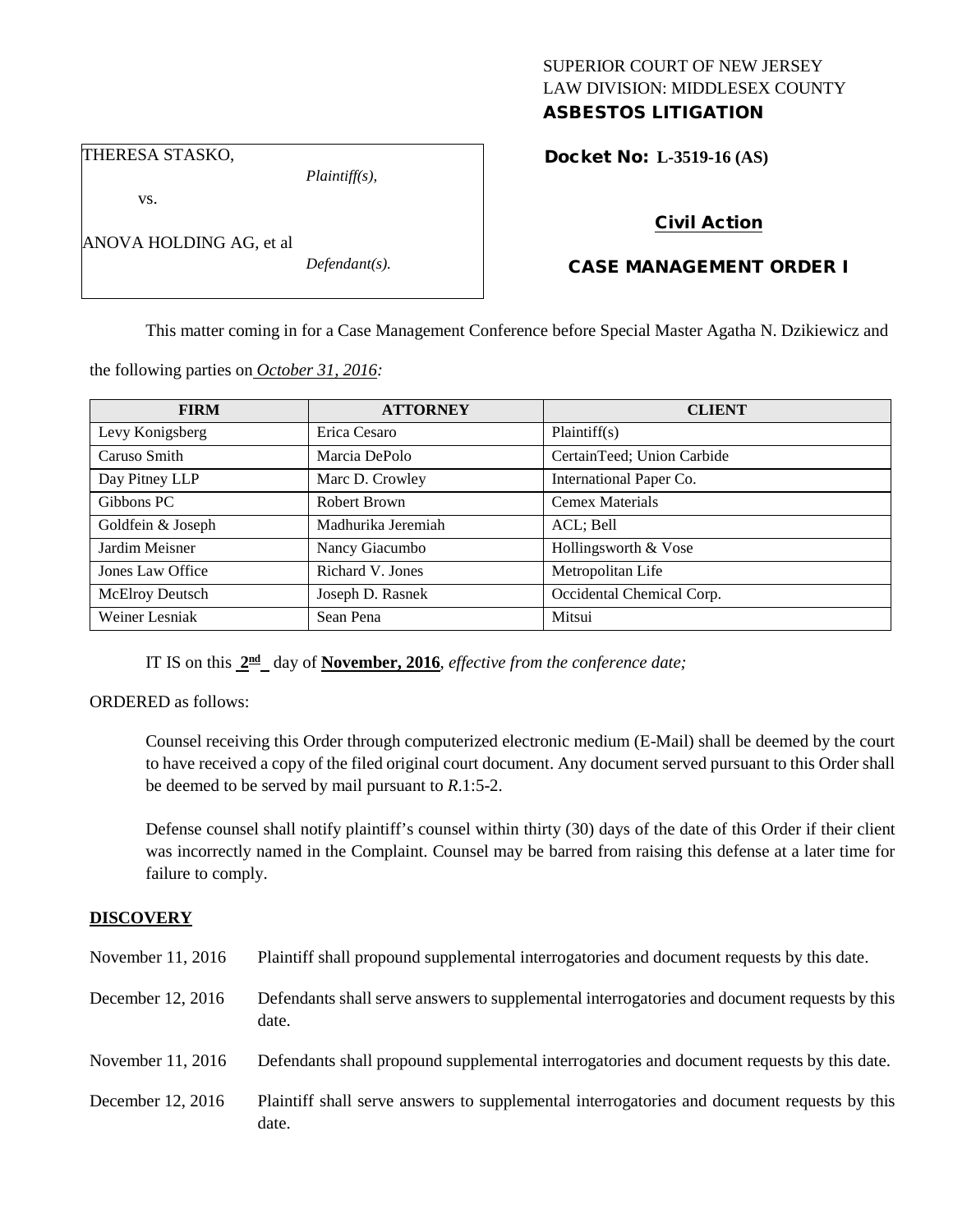January 16, 2017 Fact discovery, including depositions, shall be completed by this date. Plaintiff's counsel shall contact the Special Master within one week of this deadline if all fact discovery is not completed.

#### **EARLY SETTLEMENT**

January 18, 2017 Settlement demands shall be served on all counsel and the Special Master by this date.

#### **SUMMARY JUDGMENT MOTION PRACTICE**

- January 20, 2017 Plaintiff's counsel shall advise, in writing, of intent not to oppose motions by this date.
- February 3, 2017 Summary judgment motions shall be filed no later than this date.
- March 3, 2017 Last return date for summary judgment motions.

#### **MEDICAL DEFENSE**

November 30, 2016 Plaintiff shall serve executed medical authorizations by this date. January 16, 2017 Plaintiff shall serve medical expert reports by this date. January 16, 2017 Upon request by defense counsel, plaintiff is to arrange for the transfer of pathology specimens and x-rays, if any, by this date. April 28, 2017 Defendants shall identify its medical experts and serve medical reports, if any, by this date. **In addition, defendants shall notify plaintiff's counsel (as well as all counsel of record)** 

#### **LIABILITY EXPERT REPORTS**

March 17, 2017 Plaintiff shall identify its liability experts and serve liability expert reports or a certified expert statement by this date or waive any opportunity to rely on liability expert testimony.

**of a joinder in an expert medical defense by this date.**

April 28, 2017 Defendants shall identify its liability experts and serve liability expert reports, if any, by this date or waive any opportunity to rely on liability expert testimony.

#### **EXPERT DEPOSITIONS**

May 19, 2017 Expert depositions shall be completed by this date. To the extent that plaintiff and defendant generic experts have been deposed before, the parties seeking that deposition in this case must file an application before the Special Master and demonstrate the necessity for that deposition. To the extent possible, documents requested in a deposition notice directed to an expert shall be produced three days in advance of the expert deposition. The expert shall not be required to produce documents that are readily accessible in the public domain.

#### **PRE-TRIAL AND TRIAL**

May 19, 2017 @ 10:00am Settlement conference. All defense counsel shall appear with authority to negotiate settlement and have a representative authorized to negotiate settlement available by phone. Any request to be excused from the settlement conference shall be made to the Special Master no later than 4:00pm of the day prior to the conference.

\_\_\_\_\_\_\_\_\_\_\_\_\_\_\_\_\_\_\_\_\_\_\_\_\_\_\_\_\_\_\_\_\_\_\_\_\_\_\_\_\_\_\_\_\_\_\_\_\_\_\_\_\_\_\_\_\_\_\_\_\_\_\_\_\_\_\_\_\_\_\_\_\_\_\_\_\_\_\_\_\_\_\_\_\_\_\_\_\_\_\_\_\_\_\_\_\_\_\_\_\_\_\_\_\_\_\_\_\_\_